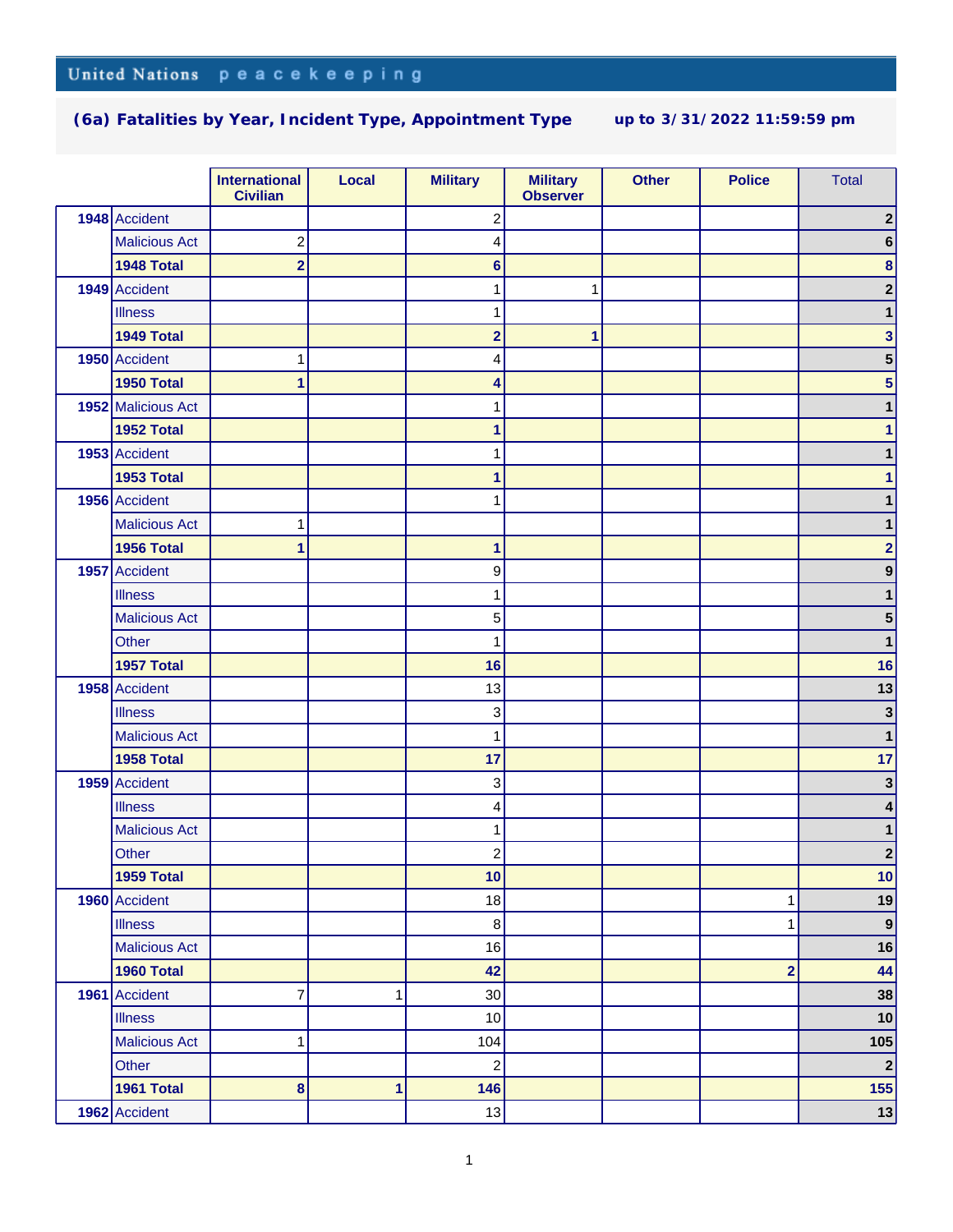|                      | <b>International</b><br><b>Civilian</b> | Local | <b>Military</b> | <b>Military</b><br><b>Observer</b> | <b>Other</b> | <b>Police</b> | <b>Total</b>     |
|----------------------|-----------------------------------------|-------|-----------------|------------------------------------|--------------|---------------|------------------|
| 1962 Illness         | 1                                       |       | 20              |                                    |              |               | 21               |
| <b>Malicious Act</b> |                                         |       | 9               |                                    |              |               | $\boldsymbol{9}$ |
| Other                |                                         |       | $\overline{c}$  |                                    |              |               | $\mathbf 2$      |
| 1962 Total           | 1                                       |       | 44              |                                    |              |               | 45               |
| 1963 Accident        |                                         |       | 17              |                                    |              |               | 17               |
| <b>Illness</b>       |                                         |       | 9               |                                    |              |               | $\boldsymbol{9}$ |
| <b>Malicious Act</b> |                                         |       | 6               |                                    |              |               | $\bf 6$          |
| Other                |                                         |       | $\overline{c}$  |                                    |              |               | $\mathbf 2$      |
| 1963 Total           |                                         |       | 34              |                                    |              |               | 34               |
| 1964 Accident        |                                         |       | 11              |                                    |              |               | $11$             |
| <b>Illness</b>       | 1                                       |       | 3               |                                    |              |               | 4                |
| <b>Malicious Act</b> |                                         |       | 5               |                                    |              |               | ${\bf 5}$        |
| Other                |                                         |       | $\overline{c}$  |                                    |              |               | $\mathbf{2}$     |
| 1964 Total           | 1                                       |       | 21              |                                    |              |               | 22               |
| 1965 Accident        |                                         |       | 9               |                                    |              |               | $\boldsymbol{9}$ |
| <b>Illness</b>       |                                         |       | 5               |                                    |              |               | 5                |
| <b>Malicious Act</b> |                                         |       | 1               |                                    |              |               | 1                |
| Other                |                                         |       | $\overline{c}$  |                                    |              |               | $\mathbf{2}$     |
| 1965 Total           |                                         |       | 17              |                                    |              |               | 17               |
| 1966 Accident        | 1                                       |       | 14              |                                    |              |               | 15               |
| <b>Illness</b>       |                                         |       | 5               |                                    |              |               | ${\bf 5}$        |
| Other                |                                         |       | 1               |                                    |              |               | $\mathbf{1}$     |
| 1966 Total           | 1                                       |       | 20              |                                    |              |               | 21               |
| 1967 Accident        |                                         |       | 6               |                                    |              |               | $\bf 6$          |
| <b>Illness</b>       |                                         |       | 1               |                                    |              |               | 1                |
| <b>Malicious Act</b> |                                         | 1     | 12              |                                    |              |               | 13               |
| Other                |                                         |       | $\mathbf{1}$    |                                    |              |               | $\mathbf{1}$     |
| 1967 Total           |                                         | 1     | 20              |                                    |              |               | 21               |
| 1968 Accident        |                                         |       | 4               |                                    |              |               | 4                |
| <b>Illness</b>       |                                         |       | $\overline{c}$  |                                    |              |               | 2                |
| Other                |                                         |       | $\mathbf{1}$    |                                    |              |               | $\mathbf 1$      |
| 1968 Total           |                                         |       | $\overline{7}$  |                                    |              |               | $\overline{7}$   |
| 1969 Accident        |                                         |       | $\overline{c}$  |                                    |              | $\mathbf{1}$  | $\mathbf{3}$     |
| <b>Illness</b>       |                                         |       | 1               |                                    |              |               | $\mathbf 1$      |
| <b>Malicious Act</b> |                                         |       | 1               |                                    |              |               | 1                |
| Other                |                                         |       | 1               |                                    |              |               | 1                |
| 1969 Total           |                                         |       | 5               |                                    |              | 1             | $6\phantom{a}$   |
| 1970 Accident        |                                         |       | 5               |                                    |              |               | 5                |
| <b>Illness</b>       |                                         |       | 1               |                                    |              |               | $\mathbf 1$      |
| <b>Malicious Act</b> |                                         | 1     | 1               |                                    |              |               | $\mathbf{2}$     |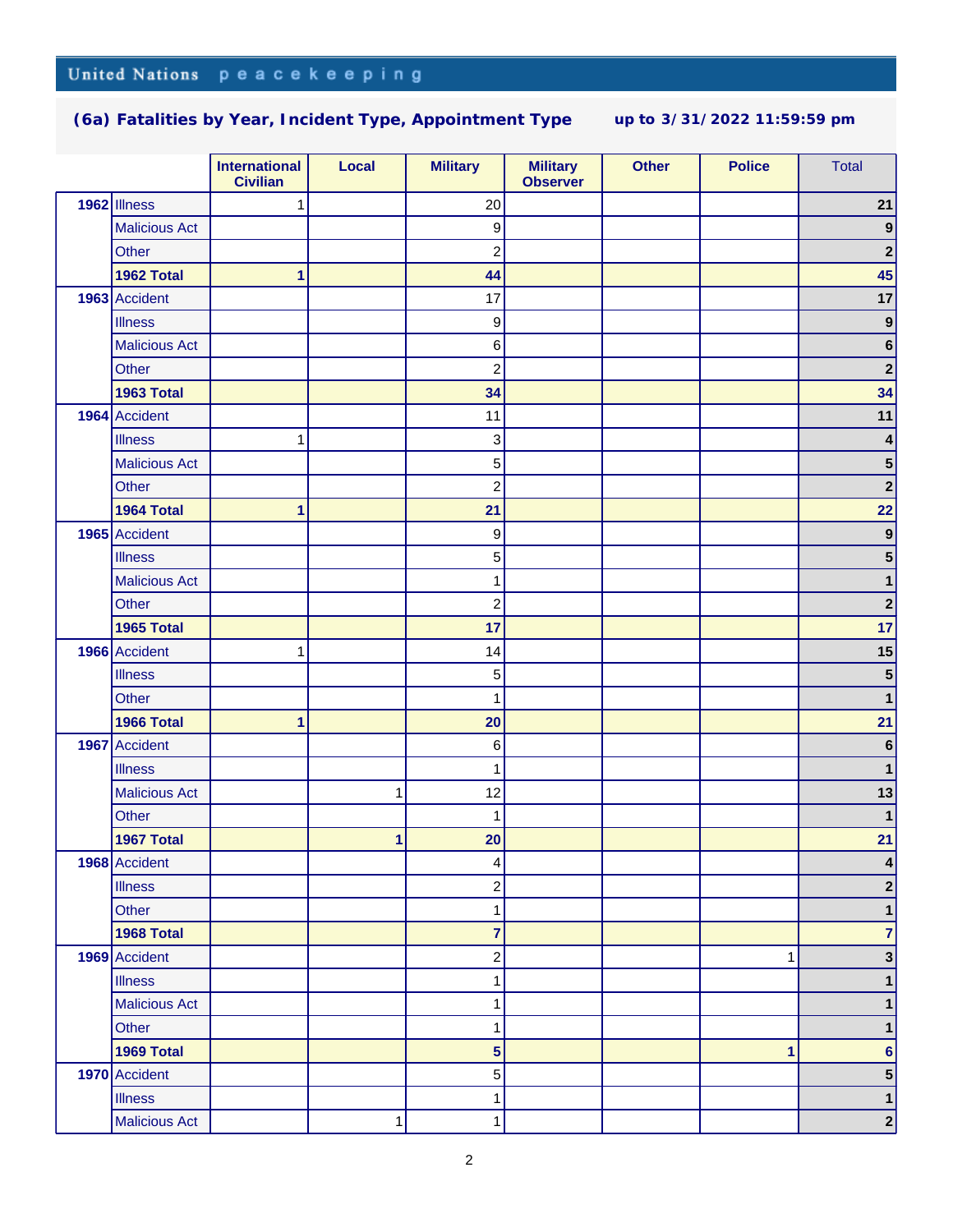|                      | <b>International</b><br><b>Civilian</b> | Local | <b>Military</b>           | <b>Military</b><br><b>Observer</b> | <b>Other</b> | <b>Police</b> | <b>Total</b>             |
|----------------------|-----------------------------------------|-------|---------------------------|------------------------------------|--------------|---------------|--------------------------|
| 1970 1970 Total      |                                         | 1     | $\overline{7}$            |                                    |              |               | 8                        |
| 1971 Accident        |                                         |       | 5                         |                                    |              | 1             | 6                        |
| <b>Illness</b>       |                                         |       | 3                         |                                    |              |               | 3                        |
| <b>1971 Total</b>    |                                         |       | $\bf{8}$                  |                                    |              | 1             | 9                        |
| 1972 Accident        |                                         |       | 4                         |                                    |              |               | 4                        |
| <b>Illness</b>       |                                         |       | $\overline{c}$            |                                    |              |               | 2                        |
| 1972 Total           |                                         |       | $6\phantom{1}6$           |                                    |              |               | 6                        |
| 1973 Accident        | 1                                       |       | 6                         |                                    |              |               | 7                        |
| <b>Illness</b>       |                                         |       | 4                         |                                    |              |               | 4                        |
| <b>Malicious Act</b> |                                         |       |                           | 3                                  |              |               | 3                        |
| <b>1973 Total</b>    | 1                                       |       | 10                        | 3                                  |              |               | 14                       |
| 1974 Accident        |                                         |       | $\,6$                     |                                    |              |               | $\bf 6$                  |
| <b>Illness</b>       |                                         |       | 4                         |                                    |              |               | 4                        |
| <b>Malicious Act</b> |                                         |       | 27                        |                                    |              | 1             | 28                       |
| Other                |                                         |       | 3                         |                                    |              |               | $\overline{\mathbf{3}}$  |
| 1974 Total           |                                         |       | 40                        |                                    |              | 1             | 41                       |
| 1975 Accident        |                                         |       | 11                        | 1                                  |              |               | 12                       |
| <b>Illness</b>       |                                         |       | 4                         |                                    |              |               |                          |
| <b>Malicious Act</b> |                                         |       | 1                         |                                    |              |               |                          |
| <b>1975 Total</b>    |                                         |       | 16                        | 1                                  |              |               | 17                       |
| 1976 Accident        |                                         |       | 8                         |                                    |              |               | 8                        |
| <b>Illness</b>       |                                         |       | 5                         |                                    |              |               | 5                        |
| Other                |                                         |       | 1                         |                                    |              |               |                          |
| 1976 Total           |                                         |       | 14                        |                                    |              |               | 14                       |
| 1977 Accident        | $\overline{\mathbf{c}}$                 |       | 6                         |                                    |              |               | $\pmb{8}$                |
| <b>Illness</b>       | 1                                       |       | $\overline{c}$            |                                    |              |               | 3                        |
| <b>Malicious Act</b> |                                         |       | 1                         |                                    |              |               | 1                        |
| Other                |                                         |       | $\mathbf 5$               |                                    |              |               | 5                        |
| 1977 Total           | 3 <sup>1</sup>                          |       | 14                        |                                    |              |               | 17                       |
| 1978 Accident        |                                         |       | 15                        | 1                                  |              |               | 16                       |
| <b>Illness</b>       |                                         |       | $\sqrt{3}$                |                                    |              |               | $\mathbf{3}$             |
| <b>Malicious Act</b> |                                         |       | $\boldsymbol{9}$          |                                    |              |               | $\boldsymbol{9}$         |
| 1978 Total           |                                         |       | 27                        | 1                                  |              |               | 28                       |
| 1979 Accident        |                                         |       | 15                        |                                    |              |               | 15                       |
| <b>Illness</b>       |                                         |       | $\mathbf 5$               |                                    |              |               | 5 <sup>5</sup>           |
| <b>Malicious Act</b> |                                         |       | $\bf8$                    |                                    |              |               | $\boldsymbol{8}$         |
| Other                |                                         |       | $\ensuremath{\mathsf{3}}$ |                                    |              |               | $\mathbf{3}$             |
| 1979 Total           |                                         |       | 31                        |                                    |              |               | 31                       |
| 1980 Accident        | 1                                       |       | $\overline{7}$            |                                    |              |               | $\pmb{8}$                |
| <b>Illness</b>       |                                         |       | 6                         |                                    |              |               | $\overline{\phantom{a}}$ |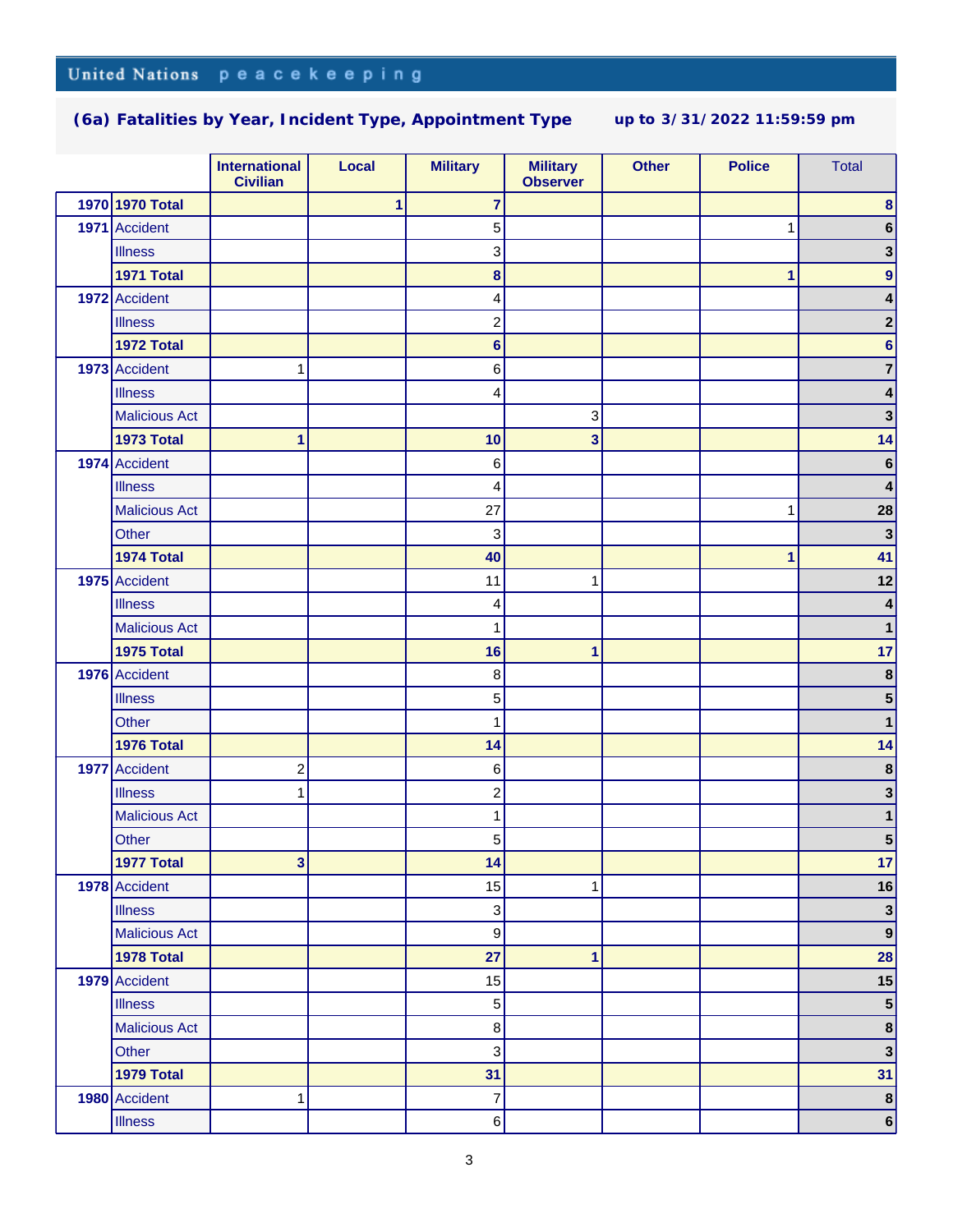|                      | <b>International</b><br><b>Civilian</b> | Local                   | <b>Military</b>  | <b>Military</b><br><b>Observer</b> | <b>Other</b> | <b>Police</b> | <b>Total</b>            |
|----------------------|-----------------------------------------|-------------------------|------------------|------------------------------------|--------------|---------------|-------------------------|
| 1980 Malicious Act   |                                         |                         | 4                |                                    |              |               | 4                       |
| Other                |                                         |                         | $\overline{c}$   |                                    |              |               | $\mathbf 2$             |
| 1980 Total           | 1                                       |                         | 19               |                                    |              |               | 20                      |
| 1981 Accident        |                                         |                         | 14               |                                    |              |               | 14                      |
| <b>Illness</b>       |                                         |                         | 5                |                                    |              |               | ${\bf 5}$               |
| <b>Malicious Act</b> |                                         |                         | 11               |                                    |              |               | 11                      |
| Other                |                                         |                         | 1                |                                    |              |               | $\mathbf{1}$            |
| 1981 Total           |                                         |                         | 31               |                                    |              |               | 31                      |
| 1982 Accident        |                                         |                         | $\boldsymbol{9}$ |                                    |              |               | $\boldsymbol{9}$        |
| <b>Illness</b>       |                                         |                         | $\boldsymbol{2}$ |                                    |              |               | $\mathbf 2$             |
| <b>Malicious Act</b> |                                         |                         | $\,8\,$          | 5                                  |              |               | 13                      |
| Other                |                                         |                         | $\overline{c}$   |                                    |              |               | $\mathbf 2$             |
| 1982 Total           |                                         |                         | 21               | 5                                  |              |               | 26                      |
| 1983 Accident        |                                         |                         | 5                |                                    |              |               | $\overline{\mathbf{5}}$ |
| <b>Illness</b>       |                                         |                         | $\overline{c}$   |                                    |              |               | $\mathbf 2$             |
| <b>Malicious Act</b> |                                         |                         | $\,$ 3 $\,$      |                                    |              |               | $\mathbf{3}$            |
| Other                |                                         |                         | $\overline{c}$   |                                    |              |               | $\mathbf 2$             |
| <b>1983 Total</b>    |                                         |                         | 12               |                                    |              |               | 12                      |
| 1984 Accident        |                                         |                         | 11               |                                    |              |               | 11                      |
| <b>Illness</b>       |                                         |                         | 1                |                                    |              |               | 1                       |
| <b>Malicious Act</b> |                                         |                         | 1                |                                    |              |               | 1                       |
| Other                |                                         |                         | 1                |                                    |              |               | 1                       |
| 1984 Total           |                                         |                         | 14               |                                    |              |               | 14                      |
| 1985 Accident        |                                         |                         | $\boldsymbol{9}$ |                                    |              |               | $\boldsymbol{9}$        |
| <b>Illness</b>       |                                         |                         | $\,$ 3 $\,$      |                                    |              |               | 3                       |
| <b>Malicious Act</b> |                                         |                         | 3                |                                    |              |               | 3                       |
| Other                |                                         |                         | 1                |                                    |              |               | 1                       |
| 1985 Total           |                                         |                         | 16               |                                    |              |               | 16                      |
| 1986 Accident        |                                         |                         | $\boldsymbol{8}$ | 1                                  |              |               | $\vert 9 \vert$         |
| <b>Illness</b>       |                                         |                         | 4                |                                    |              |               | 4                       |
| <b>Malicious Act</b> |                                         |                         | 13               |                                    |              |               | 13                      |
| Other                |                                         |                         | $\mathbf{1}$     |                                    |              |               | $\mathbf{1}$            |
| 1986 Total           |                                         |                         | 26               | $\mathbf{1}$                       |              |               | 27                      |
| 1987 Accident        |                                         |                         | 4                |                                    |              |               | $\pmb{4}$               |
| <b>Illness</b>       |                                         |                         | $\mathbf 5$      |                                    |              |               | 5 <sup>5</sup>          |
| <b>Malicious Act</b> |                                         | $\overline{\mathbf{c}}$ | $\mathbf 5$      |                                    |              |               | $\overline{\mathbf{7}}$ |
| Other                |                                         |                         | 1                |                                    |              |               | $\mathbf{1}$            |
| 1987 Total           |                                         | $\overline{\mathbf{2}}$ | 15               |                                    |              |               | 17                      |
| 1988 Accident        |                                         |                         | $\overline{7}$   |                                    |              |               | $\overline{\mathbf{7}}$ |
| <b>Illness</b>       |                                         |                         | 1                |                                    |              |               | $\mathbf 1$             |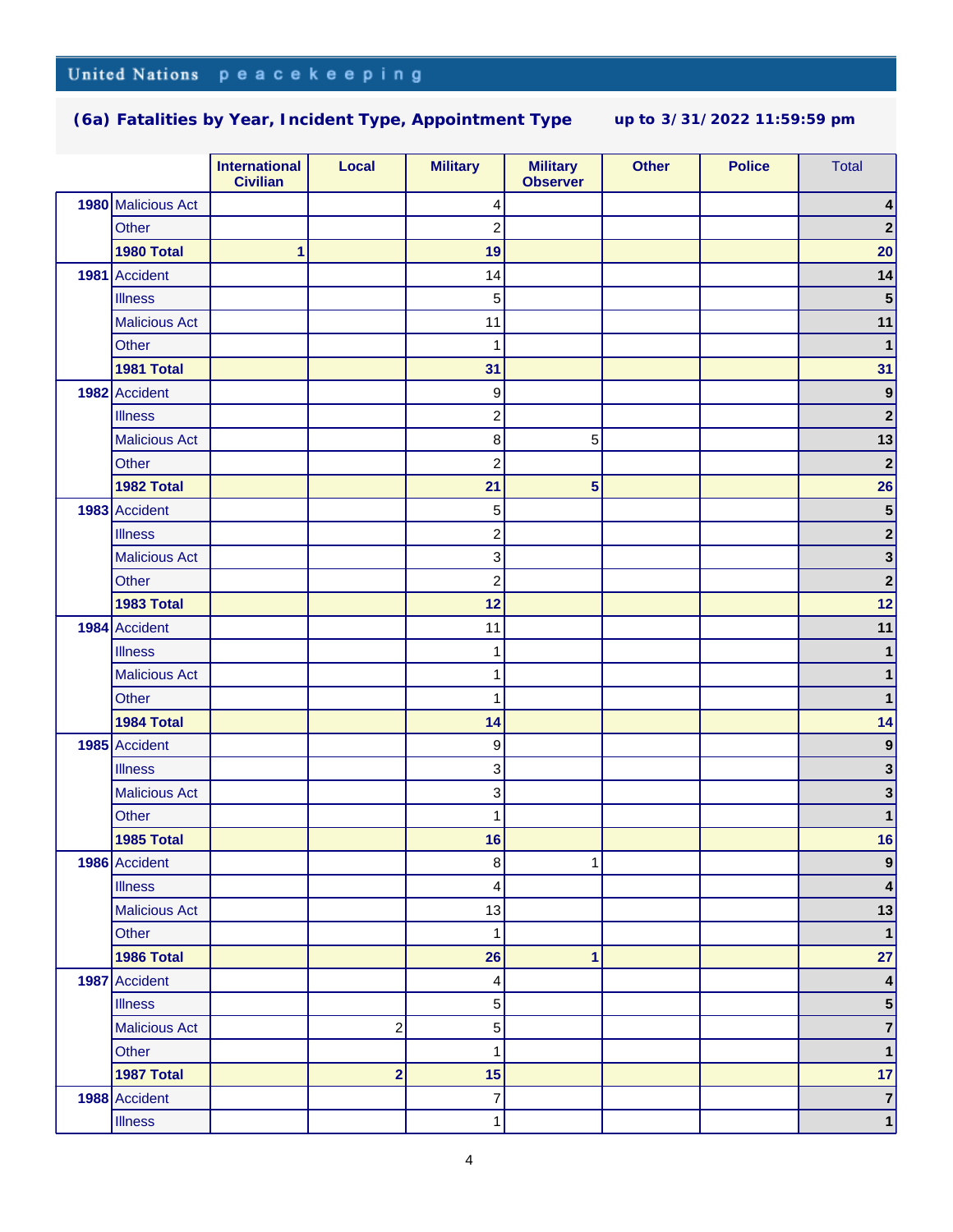|                      | <b>International</b><br><b>Civilian</b> | <b>Local</b>            | <b>Military</b>         | <b>Military</b><br><b>Observer</b> | <b>Other</b> | <b>Police</b>           | <b>Total</b>     |
|----------------------|-----------------------------------------|-------------------------|-------------------------|------------------------------------|--------------|-------------------------|------------------|
| 1988 Malicious Act   |                                         |                         | 1                       |                                    |              |                         |                  |
| Other                |                                         |                         | $\overline{c}$          |                                    |              |                         | 2                |
| 1988 Total           |                                         |                         | 11                      |                                    |              |                         | 11               |
| 1989 Accident        | 3                                       | $\overline{c}$          | 17                      |                                    |              | $\mathbf{2}$            | 24               |
| <b>Illness</b>       |                                         |                         | $\overline{\mathbf{c}}$ | $\overline{\mathbf{c}}$            |              |                         | 4                |
| <b>Malicious Act</b> |                                         |                         | 5                       |                                    |              |                         | $5\phantom{1}$   |
| 1989 Total           | 3                                       | $\overline{\mathbf{2}}$ | 24                      | $\overline{\mathbf{2}}$            |              | $\overline{\mathbf{2}}$ | 33               |
| 1990 Accident        |                                         | 1                       | $\boldsymbol{9}$        |                                    |              | 1                       | 11               |
| <b>Illness</b>       |                                         |                         | 4                       |                                    |              | 1                       | 5                |
| <b>Malicious Act</b> |                                         |                         | 4                       |                                    |              |                         | 4                |
| <b>Other</b>         |                                         |                         | 4                       |                                    |              |                         | 4                |
| 1990 Total           |                                         | 1                       | 21                      |                                    |              | $\overline{\mathbf{2}}$ | 24               |
| 1991 Accident        |                                         |                         | 5                       | 1                                  |              |                         | 6                |
| <b>Illness</b>       | 1                                       |                         | $\overline{c}$          | 1                                  |              |                         | 4                |
| <b>Malicious Act</b> |                                         |                         | 3                       |                                    |              |                         | 3                |
| Other                |                                         |                         | $\overline{c}$          |                                    |              |                         | $\mathbf{2}$     |
| 1991 Total           | 1                                       |                         | 12                      | $\overline{2}$                     |              |                         | 15               |
| 1992 Accident        | 1                                       |                         | 22                      |                                    |              | 4                       | 27               |
| <b>Illness</b>       | 1                                       | 1                       | 10                      | 1                                  |              |                         | 13               |
| <b>Malicious Act</b> | 1                                       |                         | 14                      |                                    |              | 1                       | 16               |
| <b>Other</b>         |                                         |                         | 3                       |                                    |              |                         | $\mathbf{3}$     |
| 1992 Total           | 3                                       | 1                       | 49                      | 1                                  |              | 5                       | 59               |
| 1993 Accident        | 3                                       | 6                       | 65                      | $\overline{c}$                     |              | $\overline{7}$          | 83               |
| <b>Illness</b>       | 4                                       | 3                       | 21                      | $\overline{c}$                     |              | 4                       | 34               |
| <b>Malicious Act</b> | 3                                       | 7                       | 113                     | $\overline{\mathbf{c}}$            |              | $\overline{c}$          | 127              |
| <b>Other</b>         | 1                                       |                         | 5                       |                                    |              | $\overline{c}$          | 8                |
| 1993 Total           | 11                                      | 16                      | 204                     | $6\phantom{a}$                     |              | 15                      | 252              |
| 1994 Accident        | 1                                       | 3                       | 52                      | 3                                  |              | 1                       | 60               |
| <b>Illness</b>       | $\mathbf{1}$                            | 1                       | 22                      | 1                                  |              | 3                       | ${\bf 28}$       |
| <b>Malicious Act</b> |                                         | $\overline{\mathbf{c}}$ | 65                      | 4                                  |              |                         | $71$             |
| Other                |                                         |                         | 9                       |                                    |              |                         | $\boldsymbol{9}$ |
| 1994 Total           | $\overline{\mathbf{2}}$                 | 6                       | 148                     | 8                                  |              | 4                       | 168              |
| 1995 Accident        | 6                                       | $\overline{\mathbf{c}}$ | 52                      | 4                                  |              | 3                       | 67               |
| <b>Illness</b>       |                                         |                         | 12                      | 1                                  |              | $\overline{3}$          | 16               |
| <b>Malicious Act</b> | $\overline{\mathbf{c}}$                 | 1                       | 27                      | $\overline{c}$                     |              | $\mathbf{2}$            | 34               |
| Other                | $\overline{\mathbf{c}}$                 |                         | $\overline{7}$          |                                    |              |                         | $\boldsymbol{9}$ |
| 1995 Total           | 10                                      | 3                       | 98                      | $\overline{\mathbf{7}}$            |              | $\bf8$                  | 126              |
| 1996 Accident        | 4                                       | $\overline{\mathbf{c}}$ | 15                      | 1                                  |              | $\overline{c}$          | 24               |
| <b>Illness</b>       | 2                                       |                         | 12                      |                                    |              | $\boldsymbol{2}$        | 16               |
| <b>Malicious Act</b> | $\mathbf{1}$                            |                         | $6 \mid$                | 3                                  |              | $\mathbf{1}$            | 11               |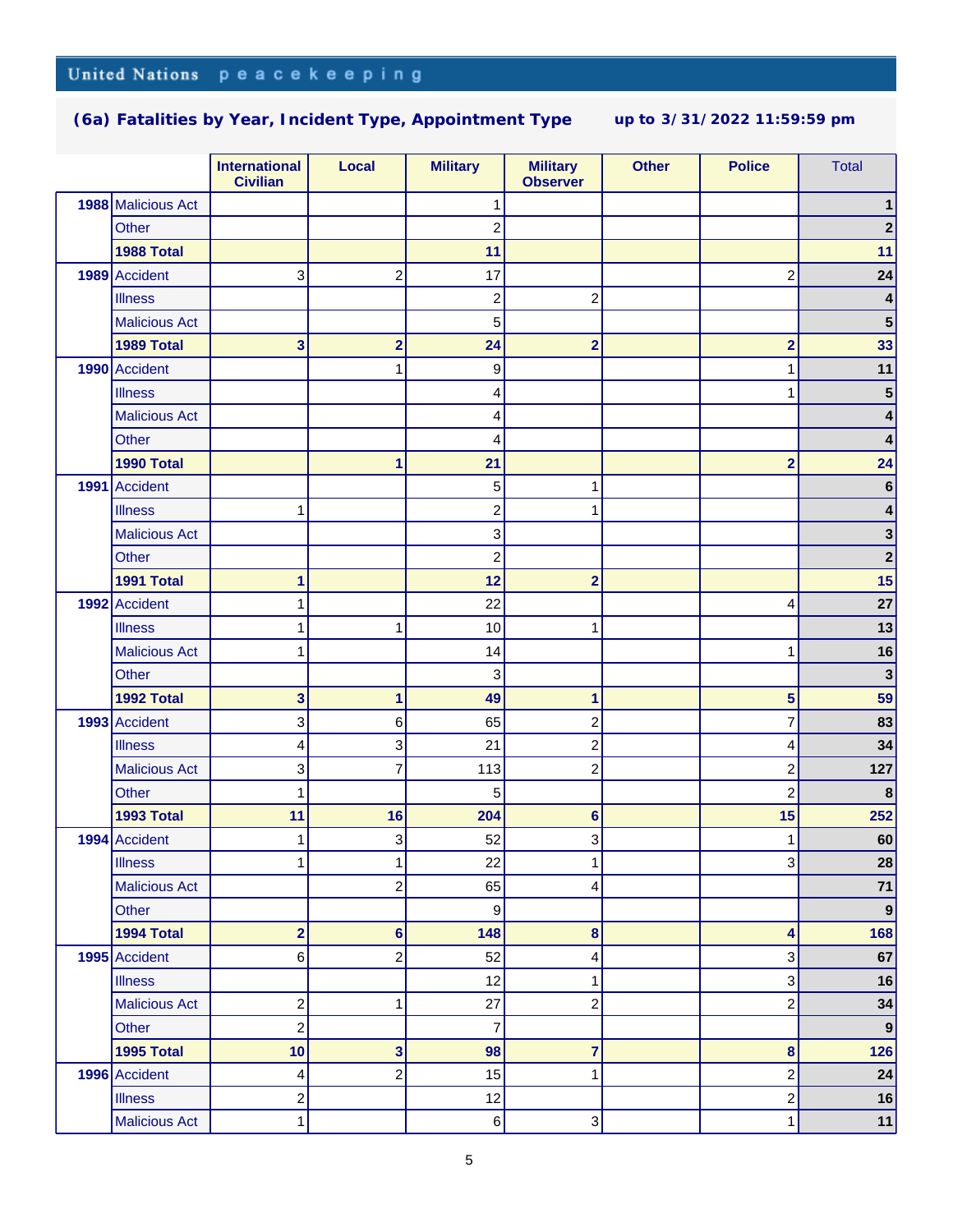|                      | <b>International</b><br><b>Civilian</b> | <b>Local</b>            | <b>Military</b>           | <b>Military</b><br><b>Observer</b> | <b>Other</b>            | <b>Police</b>           | <b>Total</b>            |
|----------------------|-----------------------------------------|-------------------------|---------------------------|------------------------------------|-------------------------|-------------------------|-------------------------|
| 1996 Other           |                                         |                         | 4                         |                                    |                         |                         |                         |
| 1996 Total           | 7                                       | $\overline{\mathbf{2}}$ | 37                        | 4                                  |                         | 5                       | 55                      |
| 1997 Accident        | 1                                       |                         | 19                        | 1                                  | 1                       | 8                       | 30                      |
| <b>Illness</b>       | 1                                       |                         | $\overline{7}$            |                                    |                         | $\overline{c}$          | 10                      |
| <b>Malicious Act</b> |                                         | 1                       | 4                         |                                    |                         |                         | 5                       |
| <b>Other</b>         |                                         |                         | 4                         |                                    |                         |                         |                         |
| 1997 Total           | $\overline{2}$                          | 1                       | 34                        | 1                                  | 1                       | 10                      | 49                      |
| 1998 Accident        | 8                                       | $\overline{c}$          | 6                         | 1                                  |                         | $\overline{c}$          | 19                      |
| <b>Illness</b>       |                                         |                         | 3                         |                                    |                         |                         | $\mathbf{3}$            |
| <b>Malicious Act</b> | 3                                       | $\overline{c}$          | $\overline{\mathbf{c}}$   | 4                                  | 1                       |                         | 12                      |
| <b>Other</b>         |                                         |                         | 1                         |                                    |                         | $\overline{\mathbf{c}}$ | $\mathbf{3}$            |
| 1998 Total           | 11                                      | 4                       | 12                        | 5                                  | 1                       | 4                       | 37                      |
| 1999 Accident        | $\overline{c}$                          |                         | $\ensuremath{\mathsf{3}}$ | 1                                  | 1                       | 11                      | 18                      |
| <b>Illness</b>       |                                         | $\overline{\mathbf{c}}$ | 5                         |                                    |                         | 2                       | 9                       |
| <b>Malicious Act</b> | 1                                       | 7                       | $\overline{c}$            |                                    | 1                       |                         | 11                      |
| Other                |                                         |                         | 1                         |                                    |                         |                         | 1                       |
| 1999 Total           | 3                                       | $\boldsymbol{9}$        | 11                        | 1                                  | $\overline{\mathbf{2}}$ | 13                      | 39                      |
| 2000 Accident        |                                         | 1                       | 14                        |                                    |                         | 1                       | 16                      |
| <b>Illness</b>       | $\overline{\mathbf{c}}$                 | $\overline{\mathbf{c}}$ | 13                        | 1                                  | 1                       | $\overline{c}$          | 21                      |
| <b>Malicious Act</b> |                                         | 1                       | 16                        |                                    |                         |                         | 18                      |
| Other                |                                         | 1                       | 4                         |                                    |                         |                         | 5                       |
| 2000 Total           | 3                                       | 5                       | 47                        | 1                                  | 1                       | 3                       | 60                      |
| 2001 Accident        | 1                                       | 3                       | 24                        |                                    | 1                       |                         | 29                      |
| <b>Illness</b>       |                                         | 4                       | 20                        | 4                                  | 1                       | $\overline{c}$          | 32                      |
| <b>Malicious Act</b> |                                         | 1                       | 5                         |                                    |                         |                         | 6                       |
| <b>Other</b>         |                                         | 1                       | 3                         | 1                                  |                         |                         | 5                       |
| <b>2001 Total</b>    | $\overline{2}$                          | $\boldsymbol{9}$        | 52                        | 5                                  | $\overline{\mathbf{2}}$ | $\overline{\mathbf{2}}$ | 72                      |
| 2002 Accident        |                                         | 3                       | 27                        | 1                                  | 1                       | 1                       | 33                      |
| <b>Illness</b>       | 4                                       | 15                      | 20                        | $\overline{\mathbf{c}}$            |                         |                         | 41                      |
| <b>Malicious Act</b> |                                         | $\boldsymbol{2}$        | 5 <sup>1</sup>            |                                    |                         |                         | 7                       |
| Other                |                                         | 1                       | $\,$ 3 $\,$               |                                    |                         | 3                       | $\overline{\mathbf{7}}$ |
| 2002 Total           | 4                                       | 21                      | 55                        | 3                                  | 1                       | 4                       | 88                      |
| 2003 Accident        | 1                                       |                         | 31                        |                                    |                         |                         | 32                      |
| <b>Illness</b>       | 7                                       | 10                      | 23                        | 1                                  | 1                       | 1                       | 43                      |
| <b>Malicious Act</b> | 10                                      | 8                       | $\mathbf{1}$              | 3                                  | 5                       | 3                       | 30                      |
| Other                |                                         | 1                       | $\boldsymbol{2}$          |                                    |                         |                         | $\mathbf{3}$            |
| <b>2003 Total</b>    | 18                                      | 19                      | 57                        | 4                                  | $6\phantom{1}6$         | 4                       | 108                     |
| 2004 Accident        |                                         | 5                       | 40                        | 1                                  |                         | 1                       | 47                      |
| <b>Illness</b>       | 6                                       | 10                      | 40                        | 1                                  |                         | 3                       | 60                      |
| <b>Malicious Act</b> |                                         |                         | $\mathbf{1}$              | $\overline{\mathbf{c}}$            |                         | 4                       | $\overline{7}$          |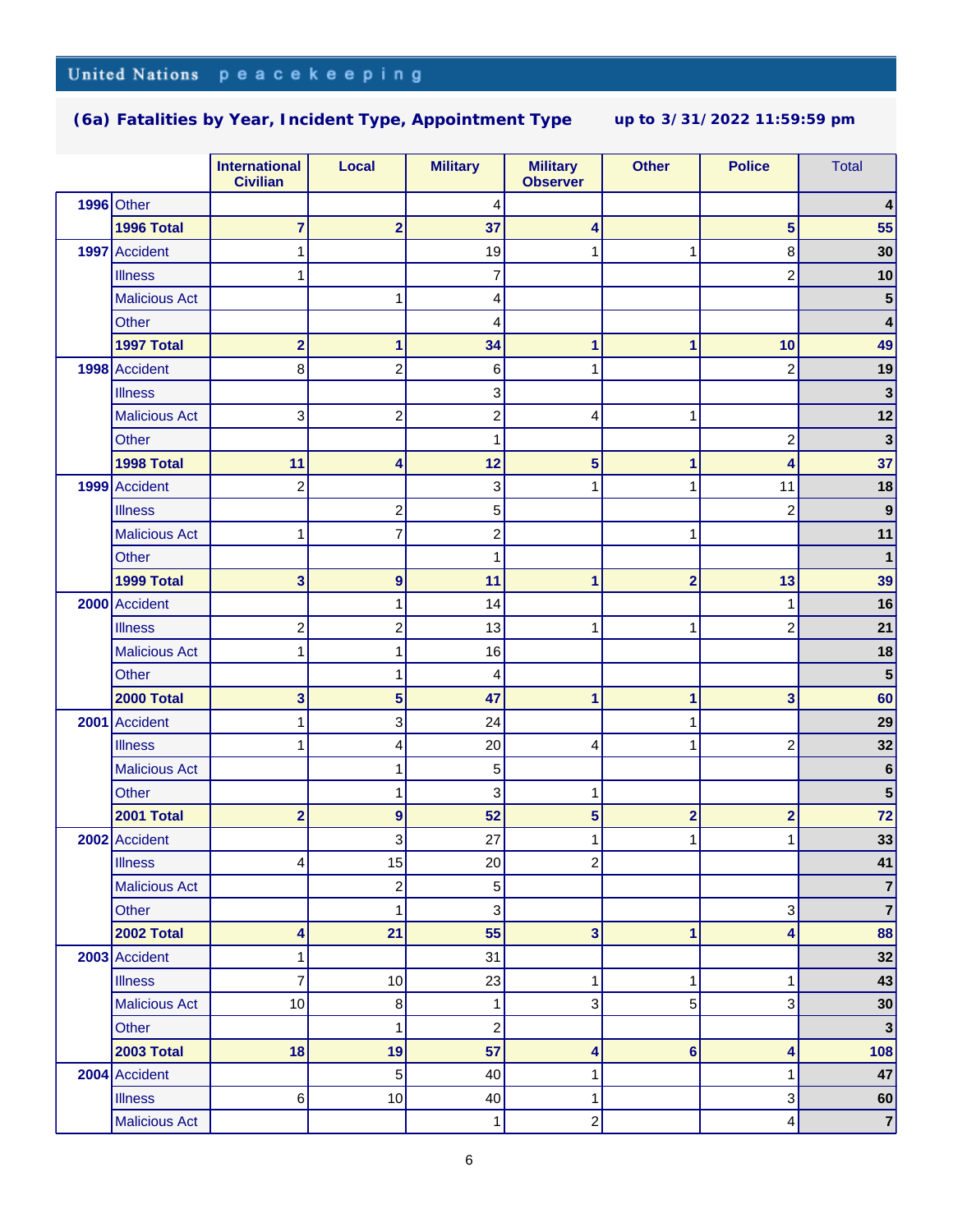|                      | <b>International</b><br><b>Civilian</b> | <b>Local</b>            | <b>Military</b>           | <b>Military</b><br><b>Observer</b> | <b>Other</b> | <b>Police</b>    | <b>Total</b>   |
|----------------------|-----------------------------------------|-------------------------|---------------------------|------------------------------------|--------------|------------------|----------------|
| $2004$ Other         |                                         |                         | $\overline{\mathbf{c}}$   |                                    |              | 1                | 3              |
| <b>2004 Total</b>    | 6                                       | 15                      | 83                        | 4                                  |              | $\boldsymbol{9}$ | 117            |
| 2005 Accident        | 2                                       | 5                       | 22                        |                                    |              | 2                | 31             |
| <b>Illness</b>       | 10                                      | 10                      | 38                        | 1                                  |              | 8                | 67             |
| <b>Malicious Act</b> |                                         | 1                       | 21                        | 1                                  |              | $\overline{c}$   | 25             |
| Other                |                                         |                         | 6                         |                                    |              | 1                | $\bf8$         |
| <b>2005 Total</b>    | 13                                      | 16                      | 87                        | $\overline{\mathbf{2}}$            |              | 13               | 131            |
| 2006 Accident        | $\overline{\mathbf{c}}$                 | 1                       | 12                        | 5                                  |              | 1                | 21             |
| <b>Illness</b>       | 7                                       | 20                      | 32                        | $\overline{\mathbf{c}}$            |              | 4                | 65             |
| <b>Malicious Act</b> | 1                                       | 3                       | 14                        |                                    |              |                  | 18             |
| Other                |                                         | 1                       | 3                         |                                    |              |                  | 4              |
| 2006 Total           | 10                                      | 25                      | 61                        | 7                                  |              | 5                | 108            |
| 2007 Accident        | 1                                       | 6                       | 15                        |                                    |              | 1                | 23             |
| <b>Illness</b>       | 10                                      | 16                      | 18                        | 1                                  |              | 7                | 52             |
| <b>Malicious Act</b> | 1                                       | $\overline{\mathbf{c}}$ | 8                         |                                    |              |                  | 11             |
| Other                |                                         | 3                       |                           | 1                                  |              |                  | 4              |
| 2007 Total           | 12                                      | 27                      | 41                        | $\overline{\mathbf{2}}$            |              | 8                | 90             |
| 2008 Accident        |                                         | $\overline{7}$          | 28                        | 2                                  |              | 5                | 43             |
| <b>Illness</b>       | 8                                       | 18                      | 31                        | 1                                  |              | 13               | 71             |
| <b>Malicious Act</b> |                                         | $\overline{c}$          | 8                         | 1                                  |              | 5                | 16             |
| Other                | 1                                       | 1                       | $\ensuremath{\mathsf{3}}$ |                                    |              | 1                | 6              |
| <b>2008 Total</b>    | 10                                      | 28                      | 70                        | 4                                  |              | 24               | 136            |
| 2009 Accident        | 1                                       | $\overline{c}$          | 30                        |                                    |              | 1                | 34             |
| <b>Illness</b>       | 5                                       | 12                      | 26                        | 1                                  | 1            | 7                | 52             |
| <b>Malicious Act</b> | 2                                       | 3                       | 11                        |                                    |              |                  | 16             |
| Other                | 3                                       | 9                       | 5                         |                                    |              | 2                | 19             |
| 2009 Total           | 11                                      | 26                      | 72                        | 1                                  | 1            | 10               | $121$          |
| 2010 Accident        | 33                                      | 20                      | 44                        |                                    | 4            | 21               | 122            |
| <b>Illness</b>       | 5                                       | 9                       | 21                        |                                    |              | 3                | 38             |
| <b>Malicious Act</b> |                                         |                         | 11                        |                                    |              |                  | 11             |
| Other                |                                         | $\mathbf{1}$            | $\mathbf 1$               |                                    |              |                  | $\mathbf 2$    |
| 2010 Total           | 38                                      | 30                      | 77                        |                                    | 4            | 24               | 173            |
| 2011 Accident        | 7                                       | 5                       | 19                        | 1                                  | 1            | 4                | 37             |
| <b>Illness</b>       | 8                                       | 13                      | 22                        |                                    |              | 12               | 55             |
| <b>Malicious Act</b> | $\overline{\mathbf{c}}$                 |                         | 11                        |                                    |              | 3                | 16             |
| Other                |                                         | 1                       | 5                         |                                    |              | 1                | $\overline{7}$ |
| 2011 Total           | 17                                      | 19                      | 57                        | 1                                  | $\mathbf{1}$ | 20               | 115            |
| 2012 Accident        | 1                                       | 1                       | 16                        |                                    | 4            | 3                | 25             |
| <b>Illness</b>       | 3                                       | 4                       | 30                        | 1                                  |              | 11               | 49             |
| <b>Malicious Act</b> |                                         | $\overline{c}$          | 18                        |                                    |              | $\overline{c}$   | 22             |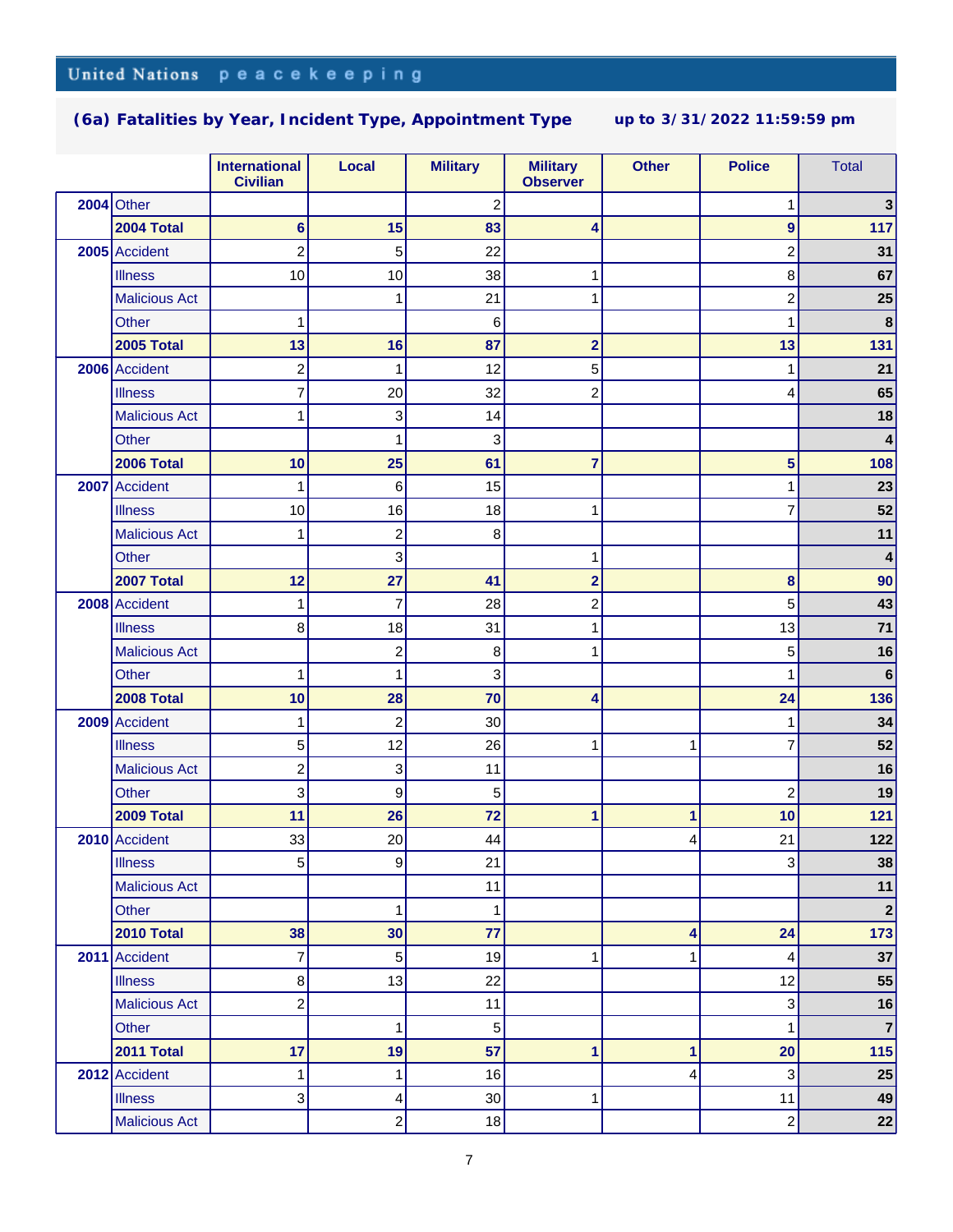|                      | <b>International</b><br><b>Civilian</b> | <b>Local</b>            | <b>Military</b> | <b>Military</b><br><b>Observer</b> | <b>Other</b>            | <b>Police</b>           | <b>Total</b> |
|----------------------|-----------------------------------------|-------------------------|-----------------|------------------------------------|-------------------------|-------------------------|--------------|
| $2012$ Other         |                                         |                         | 9               | 2                                  |                         | 5                       | 16           |
| 2012 Total           | 4                                       | $\overline{7}$          | 73              | 3                                  | 4                       | 21                      | 112          |
| 2013 Accident        |                                         | 5                       | 10              |                                    |                         |                         | 15           |
| <b>Illness</b>       | 4                                       | 10                      | 26              |                                    | 1                       | 7                       | 48           |
| <b>Malicious Act</b> |                                         | 3                       | 27              |                                    |                         | 6                       | 36           |
| Other                | $\overline{\mathbf{c}}$                 | 1                       | 7               | 1                                  |                         |                         | 11           |
| 2013 Total           | 6                                       | 19                      | 70              | 1                                  | 1                       | 13                      | 110          |
| 2014 Accident        |                                         |                         | 24              |                                    | 3                       | 1                       | 29           |
| <b>Illness</b>       | $\overline{\mathbf{c}}$                 | 10                      | 33              |                                    | $\overline{c}$          | 4                       | 51           |
| <b>Malicious Act</b> | 1                                       | 3                       | 35              |                                    |                         |                         | 39           |
| <b>Other</b>         | 1                                       |                         | 7               |                                    |                         |                         | $\bf8$       |
| 2014 Total           | 5                                       | 13                      | 99              |                                    | 5                       | $\overline{\mathbf{5}}$ | 127          |
| 2015 Accident        |                                         | 5                       | 24              |                                    |                         | 1                       | 30           |
| <b>Illness</b>       | 9                                       | 11                      | 17              | 1                                  |                         | 5                       | 43           |
| <b>Malicious Act</b> |                                         | 3                       | 31              |                                    |                         | 1                       | 35           |
| Other                |                                         |                         | 12              |                                    |                         | 6                       | 18           |
| <b>2015 Total</b>    | 9                                       | 19                      | 84              | 1                                  |                         | 13                      | 126          |
| 2016 Accident        |                                         | 1                       | 13              |                                    |                         | 4                       | 19           |
| <b>Illness</b>       | 2                                       | 10                      | 25              |                                    | 1                       | 7                       | 45           |
| <b>Malicious Act</b> |                                         |                         | 31              |                                    | $\overline{c}$          | 1                       | 34           |
| <b>Other</b>         | 2                                       | 5                       | 14              |                                    | 1                       | 1                       | 23           |
| 2016 Total           | 5                                       | 16                      | 83              |                                    | $\overline{\mathbf{4}}$ | 13                      | 121          |
| 2017 Accident        |                                         |                         | 15              |                                    | 1                       | $\overline{c}$          | 18           |
| <b>Illness</b>       | 6                                       | 9                       | 26              | 1                                  | 4                       | 6                       | 52           |
| <b>Malicious Act</b> |                                         | 1                       | 56              |                                    |                         | $\overline{c}$          | 59           |
| <b>Other</b>         | 1                                       |                         | 5               |                                    | $\overline{c}$          | $\overline{c}$          | 10           |
| 2017 Total           | 7                                       | 10                      | 102             | 1                                  | 7                       | 12                      | 139          |
| 2018 Accident        |                                         | 4                       | 16              |                                    | 1                       |                         | 21           |
| <b>Illness</b>       | 5                                       | 19                      | 15              |                                    | $\boldsymbol{2}$        |                         | 41           |
| <b>Malicious Act</b> |                                         |                         | 26              | 1                                  |                         |                         | 27           |
| Other                | 1                                       |                         | 5               |                                    | 1                       | 3                       | 10           |
| 2018 Total           | $6\phantom{a}$                          | 23                      | 62              | 1                                  | 4                       | 3                       | 99           |
| 2019 Accident        | 1                                       | 1                       | 14              |                                    |                         |                         | 16           |
| <b>Illness</b>       | 9                                       | 15                      | 17              |                                    | 3                       | 1                       | 45           |
| <b>Malicious Act</b> | $\overline{\mathbf{c}}$                 | $\overline{\mathbf{c}}$ | 22              |                                    | $\overline{c}$          | 1                       | 29           |
| Other                | 1                                       | $\overline{c}$          | 8               |                                    |                         | $\overline{c}$          | 13           |
| 2019 Total           | 13                                      | 20                      | 61              |                                    | 5                       | 4                       | 103          |
| 2020 Accident        | 1                                       |                         | 13              | 1                                  |                         |                         | 15           |
| <b>Illness</b>       | 10                                      | 32                      | 36              |                                    | 4                       | 7                       | 89           |
| <b>Malicious Act</b> | 1                                       | 1                       | 12              |                                    |                         |                         | 14           |